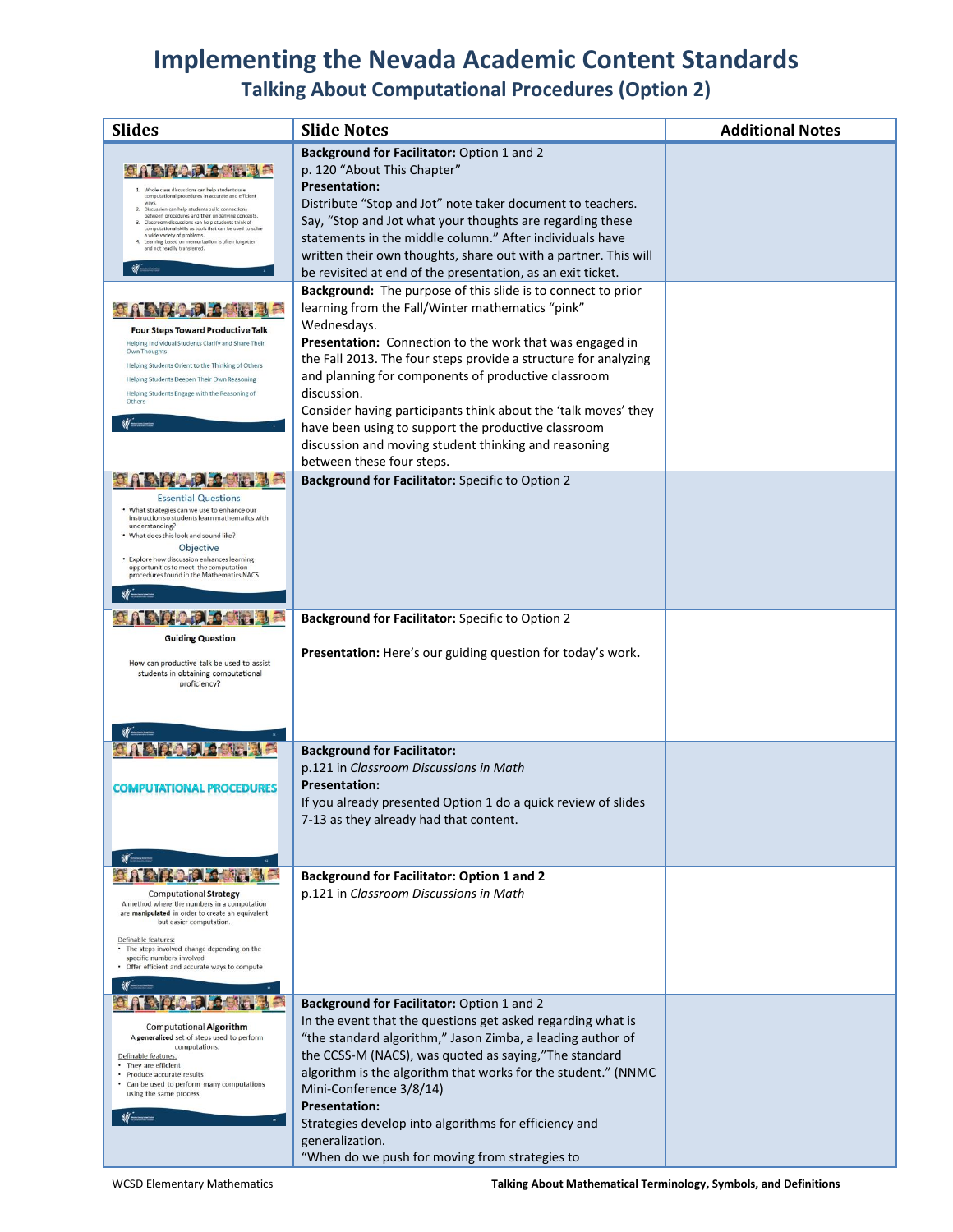|                                                                         | algorithms?": Our standards dictate when we move our                                                                         |  |
|-------------------------------------------------------------------------|------------------------------------------------------------------------------------------------------------------------------|--|
|                                                                         | instruction from strategy focus to algorithm.                                                                                |  |
|                                                                         | Background for Facilitator: Option 1 and 2                                                                                   |  |
| <b>Strategy vs. Algorithm Hunt</b>                                      | Notes: For time purposes you can choose whether or not to                                                                    |  |
| rade level indicate whether student<br>ected by the standards. Make add | show teachers the search tool on their app to speed up this                                                                  |  |
|                                                                         | portion of the training.                                                                                                     |  |
|                                                                         | Extension: If you need it to take longer, (depending on how                                                                  |  |
|                                                                         | familiar teachers are with standards) have teachers include                                                                  |  |
|                                                                         | the boundaries: (ie: $1^{st}$ grade addition strategies are "within                                                          |  |
|                                                                         | 100, using concrete models or drawings and strategies based                                                                  |  |
|                                                                         | on place value; relate this strategy to written method and                                                                   |  |
|                                                                         | explain the reasoning used".)                                                                                                |  |
|                                                                         | <b>Presentation:</b> Ask teachers to look at the standards for their                                                         |  |
|                                                                         | grade. After, review the grades below and above to complete                                                                  |  |
|                                                                         | this chart. KINDER differentiation- After they've looked at 1 <sup>st</sup>                                                  |  |
|                                                                         |                                                                                                                              |  |
|                                                                         | grade standards, ask kinder teachers to identify standards                                                                   |  |
|                                                                         | that support the work in first grade.<br>Limit time to 5 minutes                                                             |  |
|                                                                         |                                                                                                                              |  |
|                                                                         | Background for Facilitator: Option 1 and 2                                                                                   |  |
| <b>Strategy vs. Algorithm Hunt answers</b>                              | Familiarize yourself with the standards and whether you're                                                                   |  |
|                                                                         | relating the strategy to written form, concrete models,                                                                      |  |
|                                                                         | drawing or if strategies are to be based on place value.                                                                     |  |
|                                                                         | Kinder only has "strategies" for comparing numbers by using                                                                  |  |
|                                                                         | matching and counting strategies.                                                                                            |  |
|                                                                         | Notes: For time purposes you can choose whether or not to                                                                    |  |
|                                                                         | show teachers the search tool on their app to speed up this                                                                  |  |
|                                                                         | portion of the training.                                                                                                     |  |
|                                                                         | Extension: If you need it to take longer, (depending on how                                                                  |  |
|                                                                         | familiar teachers are with standards) have teachers include                                                                  |  |
|                                                                         | the boundaries: (ie: $1st$ grade addition strategies are "within                                                             |  |
|                                                                         | 100, using concrete models or drawings and strategies based                                                                  |  |
|                                                                         | on place value; relate this strategy to written method and                                                                   |  |
|                                                                         | explain the reasoning used".)                                                                                                |  |
|                                                                         | KINDER differentiation: Consider asking Kinder teachers to                                                                   |  |
|                                                                         | share out the standards they found that support the work of                                                                  |  |
|                                                                         | first grade.                                                                                                                 |  |
|                                                                         | <b>Presentation:</b>                                                                                                         |  |
|                                                                         | Teachers should also be familiar with standards and whether                                                                  |  |
|                                                                         | they should relate the strategy to written form, concrete                                                                    |  |
|                                                                         | models, drawing or if strategies are to be based on place                                                                    |  |
|                                                                         | value.                                                                                                                       |  |
|                                                                         | Ask: "What are you noticing or What do you notice?", "In                                                                     |  |
|                                                                         | what grade level do you see a strategy for rational numbers                                                                  |  |
|                                                                         | and an algorithm for whole numbers?"                                                                                         |  |
|                                                                         | <b>Background for Facilitator: Option 1 and 2</b>                                                                            |  |
|                                                                         | -Hide this slide if you are doing this option after already                                                                  |  |
|                                                                         | presenting Option 2.                                                                                                         |  |
|                                                                         | -If unfamiliar with Partial Product login into                                                                               |  |
|                                                                         | www.everydaymathonline.com                                                                                                   |  |
|                                                                         | -Click on "Algorithms" tab on far right side of page                                                                         |  |
|                                                                         | -Open "Algorithms Library of Animations"                                                                                     |  |
|                                                                         | -Open "Multiplication"                                                                                                       |  |
|                                                                         | -Choose any of the "Partial Products" videos                                                                                 |  |
|                                                                         | <b>Presentation:</b>                                                                                                         |  |
|                                                                         | Explain that the information in this visual refers to the                                                                    |  |
|                                                                         | computational expectations found in the CCSS-M (NACS) for<br>grades K-6.                                                     |  |
|                                                                         |                                                                                                                              |  |
|                                                                         | Say, "You still need to look closely at your standards as under<br>a heading you may have some standards that are working on |  |
|                                                                         | conceptual understanding, while others are procedural."                                                                      |  |
|                                                                         | This visual shows Whole Number Multiplication in grade 4 and                                                                 |  |
|                                                                         | Whole Number Division in grade 5 as a Standard Algorithm                                                                     |  |
|                                                                         | because of the phrase "relate to a written method" in the                                                                    |  |
|                                                                         | standards. However, this can be the writing out of the                                                                       |  |
|                                                                         | strategy, i.e. partial products.                                                                                             |  |
|                                                                         |                                                                                                                              |  |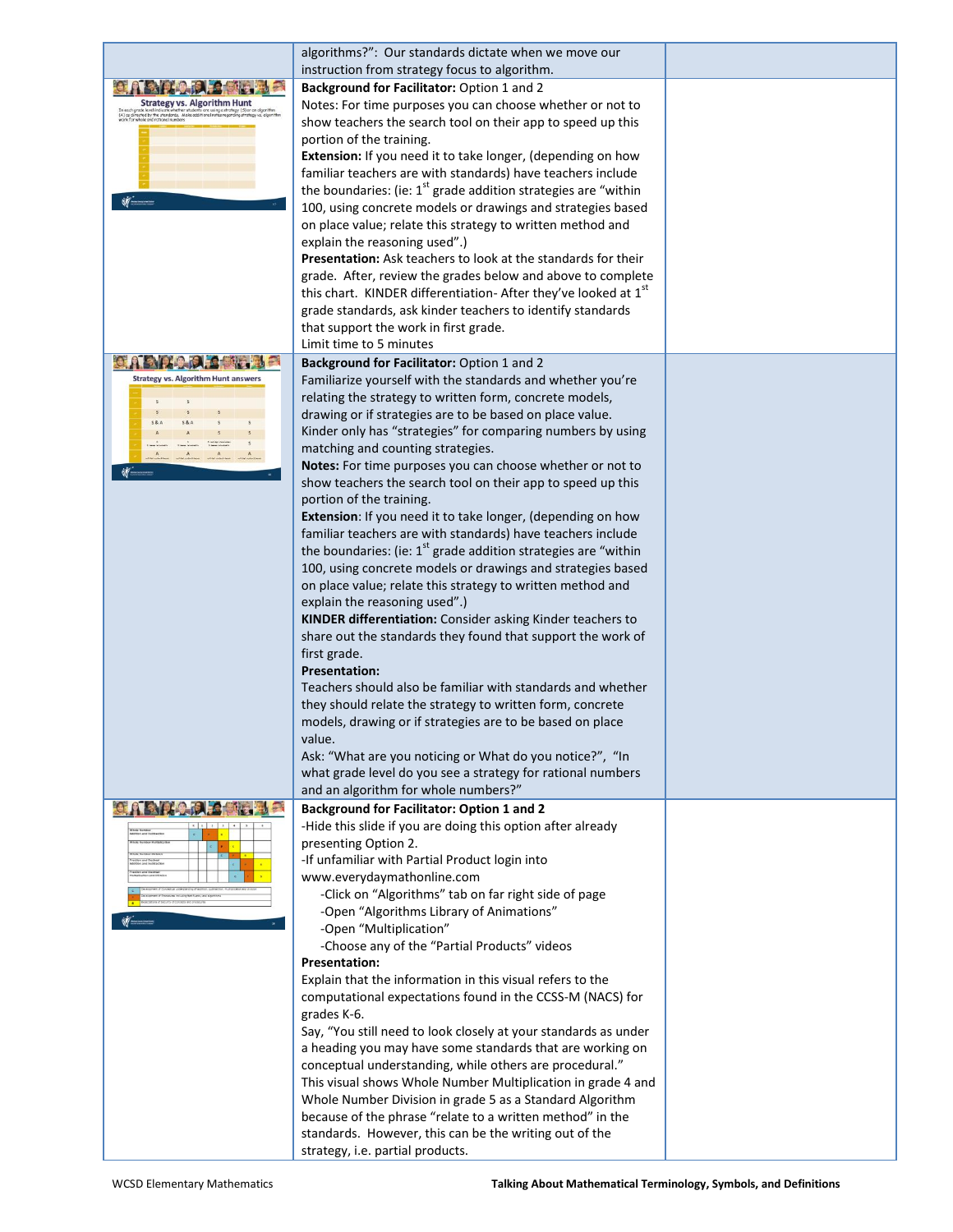|                                                                                                          | <b>Background For Facilitator:</b>                                  |  |
|----------------------------------------------------------------------------------------------------------|---------------------------------------------------------------------|--|
| <b>Three Suggestions for Whole Class</b>                                                                 | Read pages 121-122, 132-133 and 142-143 in Classroom                |  |
| <b>Discussion on Computational Procedures</b>                                                            | Discussions in Math for more details on each of the three           |  |
| 1. Use whole-class discussions to teach computational                                                    |                                                                     |  |
| procedures.<br>2. Use whole-class discussion to connect computational                                    | suggestions.                                                        |  |
| procedures to concepts.                                                                                  |                                                                     |  |
| 3. Use whole-class discussion to build number sense<br>skills.                                           |                                                                     |  |
|                                                                                                          |                                                                     |  |
|                                                                                                          |                                                                     |  |
|                                                                                                          | <b>Background for Facilitator:</b>                                  |  |
| <b>Implications for Suggestion 1:</b>                                                                    | There is a slide for "I Can" statements, objectives and guiding     |  |
| Use whole-class discussions to teach<br>computational procedures.                                        | questions. Only show the slide that the site you are                |  |
| "Classroom discussions should center on student                                                          | presenting to requires and hide the other two.                      |  |
| explanations about the ins and outs of computational<br>procedures including why mathematically they can | <b>Presentation:</b>                                                |  |
| perform certain steps" (Degris O'Corner, Anderso                                                         | Say, "This leads to a change in practice of how we word our         |  |
|                                                                                                          | objectives, "I Can" statements, or guiding questions                |  |
|                                                                                                          | depending upon what your site requires."                            |  |
|                                                                                                          |                                                                     |  |
|                                                                                                          | <b>Background for Facilitator:</b>                                  |  |
|                                                                                                          |                                                                     |  |
| <b>Change in Practice: "I Can" Statements</b><br>Instead of                                              | Therefore we have this change in practice                           |  |
| "I can demonstrate how to use lattice to solve                                                           | Note: If your site requires "I can" Statements, use this slide, if  |  |
| multi-digit multiplication problems."<br>modify to                                                       | not hide this slide and show only the slide for what your site      |  |
| "I can explain why lattice works when solving<br>multi-digit multiplication problems."                   | uses.                                                               |  |
|                                                                                                          | <b>Presentation:</b>                                                |  |
|                                                                                                          |                                                                     |  |
|                                                                                                          |                                                                     |  |
|                                                                                                          | <b>Background of Facilitator:</b>                                   |  |
| Norms for Viewing Records of Practice<br>. Assume that there are many things you don't know              | Just a reminder of norms for viewing records of practice.           |  |
| about students, and the shared history of the<br>teacher and students in the video.                      | <b>Presentation:</b>                                                |  |
| Assume good intent and expertise on the part of the<br>teacher.                                          | A record of practice is a way for us to have a discussion           |  |
| • Keep focused on your observations about what<br>student are getting out of the talk and interaction.   | around a common source of information. They are not                 |  |
| . Keep focused on how the classroom discourse is                                                         | examples or non-examples, yet just a clip from practice for us      |  |
| serving the mathematical goals of the lesson.                                                            | to use to discuss the guiding questions.                            |  |
|                                                                                                          |                                                                     |  |
|                                                                                                          | <b>Background for Facilitator:</b>                                  |  |
| <b>Guiding Questions</b>                                                                                 | Video 4C                                                            |  |
| What was the benefit of using talk to compare                                                            | <b>Presentation:</b>                                                |  |
| the different subtraction strategies?<br>How did that build the students' number sense                   | Read questions before viewing video. Return to questions            |  |
| skills? What evidence did you observe indicating<br>that students' number sense skills were              | and discuss after viewing video.                                    |  |
| developed?                                                                                               |                                                                     |  |
|                                                                                                          |                                                                     |  |
|                                                                                                          |                                                                     |  |
|                                                                                                          | <b>Background for Facilitator:</b>                                  |  |
| <b>Breakout activity options</b>                                                                         | Activity Option A: In this activity participants will select a      |  |
| • Select a standard and review/visit list of resources                                                   | standard to either build their toolbox of strategies around         |  |
| to build your toolbox of strategies on that<br>standard.                                                 | selected standard or engage in planning through the steps for       |  |
| OR<br>• Select a standard to plan a lesson/s utilizing the                                               | a whole classroom discussion on computational procedures of         |  |
| steps for whole classroom discussion on<br>computational procedures of a strategy/                       |                                                                     |  |
| algorithm.                                                                                               | an algorithm. (Hide slide 23-24 if you choose this option).         |  |
|                                                                                                          | <b>Presentation:</b>                                                |  |
|                                                                                                          | *Distribute Lesson planning template for those wanting to           |  |
|                                                                                                          | work on the second bullet. They may also use their school's         |  |
|                                                                                                          | planning template.                                                  |  |
|                                                                                                          | Inform staff how much time they will have to work on this           |  |
|                                                                                                          | before returning to whole group.                                    |  |
|                                                                                                          | Background For Facilitator: Read pages 121-122, 132-133 and         |  |
| <b>Three Suggestions for Whole Class</b>                                                                 | 142-143 in <i>Classroom Discussions in Math</i> for more details on |  |
| <b>Discussion on Computational Procedures</b>                                                            | each of the three suggestions.                                      |  |
| 1. Use whole-class discussions to teach computational<br>procedures                                      | <b>Presentation:</b>                                                |  |
| 2. Use whole-class discussion to connect computational<br>procedures to concepts.                        | Display this slide while teachers are working on the activity.      |  |
| 3. Use whole-class discussion to build number sense                                                      |                                                                     |  |
|                                                                                                          |                                                                     |  |
| skills.                                                                                                  |                                                                     |  |